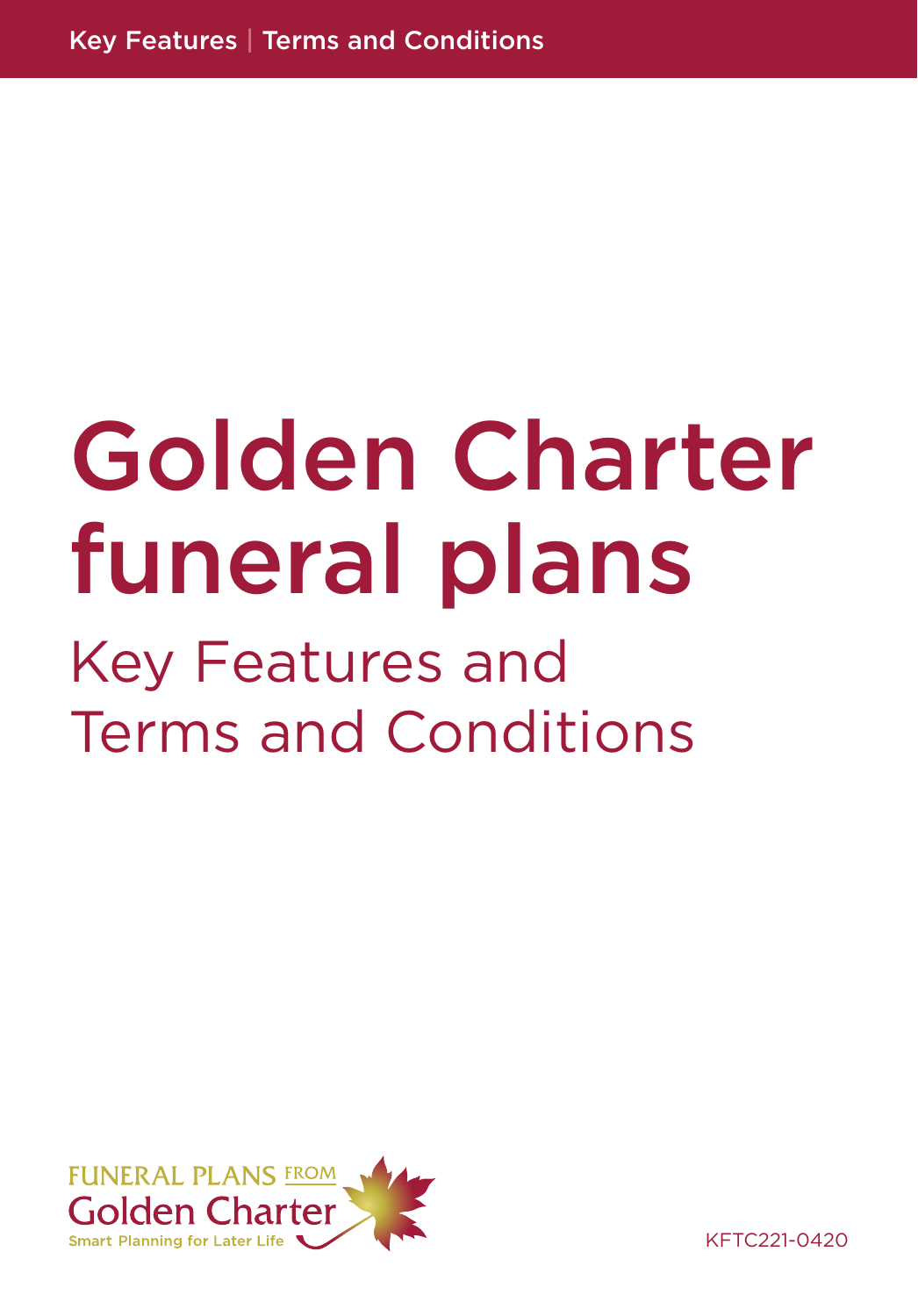### Key Features of Golden Charter funeral plans

The following information is designed to help you decide which funeral plan and payment option is best for you. It contains information about what's included or not included within your plan, together with payment information and the main features of our plans. This should be read in conjunction with the terms and conditions on page 7.

#### What is a Golden Charter funeral plan?

Our funeral plans allow you to pre-arrange, and pay for, the funeral director's services associated with your funeral.

Your chosen funeral director will carry out the services covered by your plan when they are required.

Our plans also include an allowance for third party costs. These are costs for essential services such as cremation or burial fees which aren't directly provided by the funeral director.

The funeral director services and third party cost allowance included in each plan type are shown in the table opposite.

#### Who can buy a Golden Charter funeral plan?

Our plans are available to everyone normally residing in England, Wales, Scotland or Northern Ireland, regardless of age or state of health.

#### Are there any age restrictions?

If you choose the single payment or 12 monthly payment options, there are no age restrictions.

If you pay by the low cost instalment option you must be aged 78 or under when we accept your plan. Restrictions apply to the period of time you can pay your plan over, dependent on your age when we accept your plan.

If you pay by the fixed monthly payment option you must be aged between 50 and 80 when you take out a plan.

#### What type of plans do we offer?

We offer a range of plans for traditional burial or cremation services:

#### **Independent Simple Way Plan**

The Simple Way Plan includes the funeral director's services, a simple coffin, a funeral procession and gives the family the choice of time and date for the funeral. It also includes an allowance towards third party costs.

#### **Independent Traditional Way Plan**

The Traditional Way Plan offers the same services as the Simple Way Plan plus a limousine and a high quality coffin.

#### **Independent Exclusive Way Plan**

The Exclusive Way Plan is our most comprehensive option, offering the same features as the Simple Way plan plus two limousines and a superior coffin, often chosen for burial.

#### What do our plans cover?

The table opposite details what's included in each plan.

#### **Funeral director services**

| <b>Funeral director services</b>                                                                              | Independent<br><b>Simple</b><br><b>Way</b> | Independent<br><b>Traditional</b><br><b>Way</b> | Independent<br><b>Exclusive</b><br><b>Way</b> |
|---------------------------------------------------------------------------------------------------------------|--------------------------------------------|-------------------------------------------------|-----------------------------------------------|
| Provision of professional services and making all<br>arrangements for the funeral                             |                                            |                                                 |                                               |
| Advice on the certification and registration of the death<br>and related documentation                        |                                            |                                                 |                                               |
| The coffin <sup>1</sup>                                                                                       | <b>Simple</b>                              | <b>High Quality</b>                             | <b>Superior</b>                               |
| Collection and transportation of the deceased to the<br>funeral director's premises (within a 25 mile radius) | Within<br>working hours                    | 24 hours                                        | 24 hours                                      |
| Care of the deceased prior to burial or cremation<br>(excluding embalming)                                    |                                            |                                                 |                                               |
| Use of chapel of rest or service rooms                                                                        |                                            |                                                 |                                               |
| Family viewing at any pre-arranged time <sup>2</sup>                                                          |                                            |                                                 |                                               |
| Arrangement of the funeral service at a local cemetery<br>or crematorium                                      |                                            |                                                 |                                               |
| Funeral held on a normal weekday, during working hours                                                        |                                            |                                                 |                                               |
| Choice of date and time of funeral                                                                            |                                            |                                                 |                                               |
| Funeral procession to funeral location (fees and costs of<br>a service at a separate location not included)   |                                            |                                                 |                                               |
| Hearse to a local crematorium or cemetery                                                                     |                                            |                                                 |                                               |
| Provision of sufficient staff to attend to the coffin as required                                             |                                            |                                                 |                                               |
| Limousines                                                                                                    | X                                          | One                                             | Two                                           |
| <b>Additional benefits</b>                                                                                    |                                            |                                                 |                                               |
| Built-in allowance for third party costs<br>(see page 4)                                                      |                                            |                                                 |                                               |
| A list provided to the family of mourners who sent flowers                                                    |                                            |                                                 |                                               |
| 24 hour funeral director telephone support for the bereaved                                                   |                                            |                                                 |                                               |
| Transportation to the funeral director's premises if death<br>occurs whilst on holiday in mainland UK         |                                            |                                                 |                                               |

#### **Additional benefits**

| Built-in allowance for third party costs<br>(see page 4)                                              |  |
|-------------------------------------------------------------------------------------------------------|--|
| A list provided to the family of mourners who sent flowers                                            |  |
| 24 hour funeral director telephone support for the bereaved                                           |  |
| Transportation to the funeral director's premises if death<br>occurs whilst on holiday in mainland UK |  |

1. All coffins supplied will be wood-effect quality or better. Your funeral director will provide further guidance on the types of coffin available within your plan. 2. Costs may apply if out-of-hours viewing is required.

Please note: Our plans don't include the purchase of a burial plot. Should you choose burial the plans include an allowance towards the opening of a new or existing grave. The purchase of a grave and any monumental work would need to be arranged separately.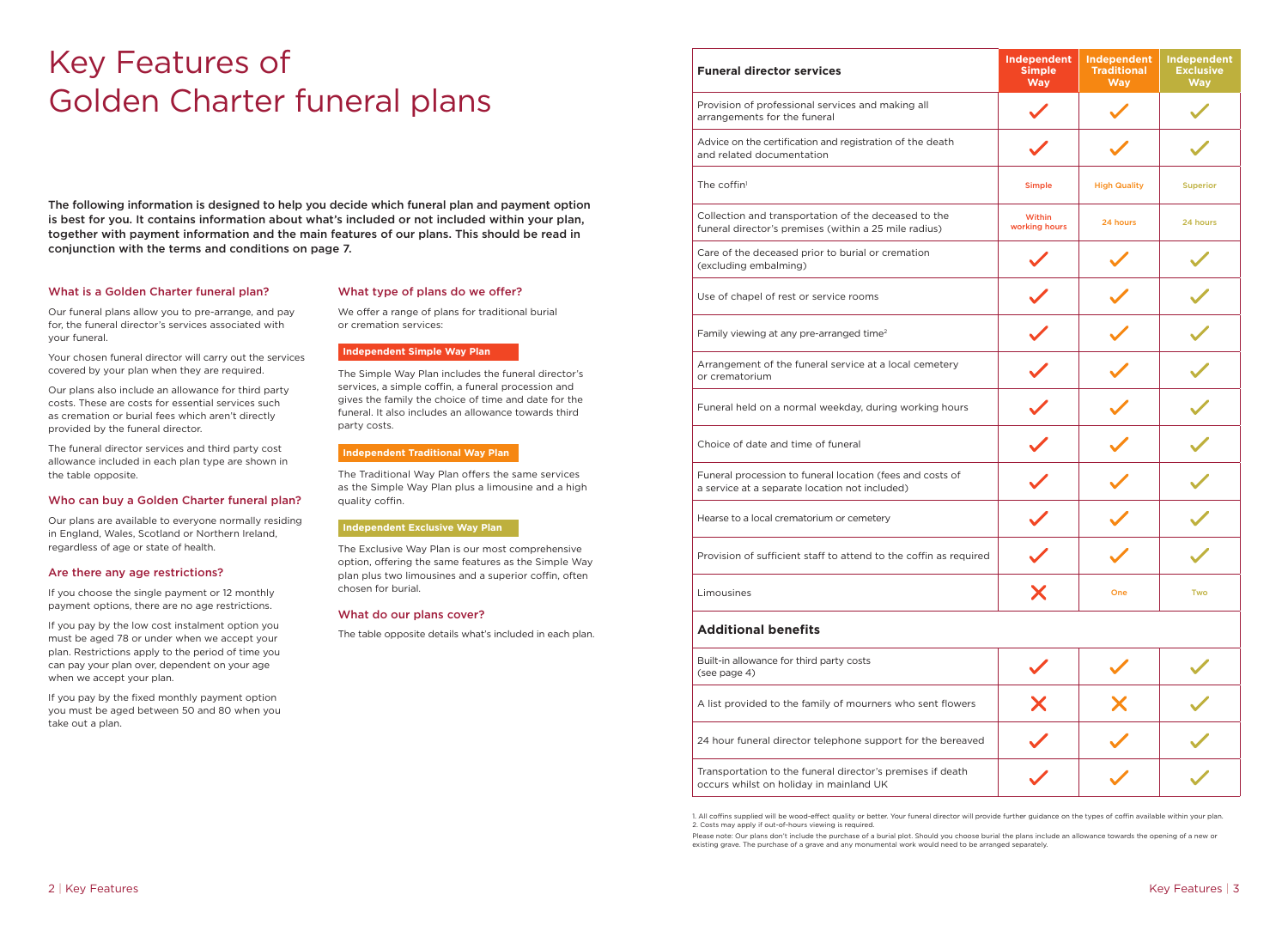#### Third party costs

Our plans include an allowance for third party costs. These are essential, non-funeral director services such as the cremation fees at a local crematorium or the costs of burial at a local cemetery, plus the minister or officiant's fee to perform the service. The funeral director cannot control these costs, and these fees need to be paid at the time of the funeral.

The value of the allowance included in your plan may grow over time. There will only be more to pay at the time of the funeral if the third party costs exceed the allowance when you buy your plan, or if the costs increase by more than the growth of your plan. If the actual third party costs are less than the allowance in your plan, no refund will be made to your estate.

#### What do our plans not cover?

#### **Extra services**

Our plans do not cover any extra services you might ask for that are not included in the table on page 3, such as flowers or additional cars. An additional charge will need to be paid for any extras and we will let you know this before we process your plan.

#### **Other charges**

Extra charges for your funeral plan may be asked for when, for example:

- You move home and, due to an increase in their transportation costs, the funeral director may charge an additional amount
- You move home and a new funeral director is appointed who may require additional costs
- The funeral and/or the place from which your body is collected is more than 25 miles from your funeral director's premises
- You or your family choose a crematorium which is more than 15 miles from your funeral director's premises
- The duration of your funeral service at a local cemetery or crematorium is significantly longer than average or at a venue that has additional hire costs over and above the officiant's fee

It is important you keep your personal details up to date with Golden Charter. By notifying us of any changes, we can update your plan and notify you if there are any additional charges.

#### **Dying outside of the UK**

Plans do not cover repatriation back to the UK should you die overseas. We recommend that your travel or medical insurance includes cover for transportation back to a UK mainland port or airport. However, your plan does cover transportation back to the funeral director's premises should you die whilst on holiday in mainland UK.

#### **Burial plots**

None of our plans include the purchase of a burial plot.

#### How can I pay for my plan?

We have four different payment methods. More detailed information, including prices, can be found in the Payment Information Sheet.

#### **Single payment option**

- You can pay with a single one-off payment and your payment will be paid into the Golden Charter Trust
- Your plan will be in place once we have sent you your plan documents, usually within 30 days of us receiving your application
- If you wish to cancel after 30 days, we'll refund the payment you've made less a cancellation fee of £249

#### **12 monthly payment option**

- Pay a minimum deposit of £49 plus 12 monthly payments by Direct Debit into the Golden Charter Trust
- Your plan benefits will be in place at the end of the payment term
- If you die before all payments have been paid, the outstanding balance will be requested from your family or estate
- If you wish to cancel after 30 days, we'll refund the payment you've made less a cancellation fee of £249

#### **Low cost instalment option**

- Your monthly payment depends on the term the number of years you wish to spread the cost over – and your choice of plan
- There are restrictions on the maximum length of your payment term, depending on your age when we accept your plan
- The low cost instalment option is payable by monthly Direct Debit into the Golden Charter Trust over an agreed term of between two and 30 years
- There is a 4% instalment charge included within the monthly payments
- You need to pay a minimum deposit of £49 and continue making monthly payments throughout the agreed term
- Your plan benefits will be in place at the end of the payment term if all payments have been made
- A payment break is available after 12 payments have been made
- If you die before 12 months of payments have been made, all the money you have paid will be returned to your estate
- Should you pass away after 12 months, but before payments have been completed, either (1) all sums paid by you less our cancellation fee of £249 or, if less (2) the total cost if had you chosen to pay by the single payment option will be used to pay towards the cost of your funeral. Your estate must

pay the outstanding balance for your funeral to be carried out. If the outstanding balance is not paid, your funeral will not be carried out

- If you wish to cancel after 30 days but within 12 months, we'll refund the payments you've made less a cancellation fee of £249
- Your plan cannot be cancelled after 12 months. If you stop paying after 12 months, your plan will remain in place and no refund will be made. When you die, the funeral director will receive all the money you have paid in, less a £249 administration fee, as a contribution towards your funeral
- Paying by the low cost instalment option will result in you paying more for your funeral plan than if you had chosen single payment or the 12 monthly payment option

#### **Fixed monthly payment option**

- Pay a fixed monthly payment by Direct Debit based on your age (at time of application) and choice of funeral plan
- Payable for life or until the age of 90
- This option is available if you are aged 50 to 80
- Your payments will be paid to a UK life assurance company and managed by them
- Your plan benefits will be in place after two years' consecutive payments, however you must keep making payments to remain covered
- If you die within the first two years of the plan, we will return 120% of all payments made to your funeral director as a contribution towards funeral costs and your family or estate pays the rest
- Paying by the fixed monthly payment option may result in you paying more for your funeral plan than if you had chosen single payment or the 12 monthly payment option
- If you stop making payments and the outstanding amount is not paid within 30 days then we will cancel your plan and you will not get any money back

Please speak to your funeral director for full details of the fixed monthly payment option or call Golden Charter on 0800 833 800.

#### **Administration fee**

As well as covering the delivery of your funeral as per the terms and conditions of your plan, your plan price includes a one-off £249 administration fee which Golden Charter receives to cover the cost of setting up, managing and administering your funeral plan.

#### What if the chosen funeral director can't perform my funeral?

If the funeral director can't perform your funeral we will select another funeral director to carry out your funeral arrangements as detailed in your plan.

#### How do you make sure that my plan pays for my funeral?

Once your plan is paid for (or after two years' consecutive payments if paying by the fixed monthly payment option), the plan is guaranteed to cover the funeral director's services in your plan. Your money is paid into the Golden Charter Trust or paid to a UK-based life assurance company for the fixed monthly payment option. The Golden Charter Trust is separate from us and is run by an independent Board of Trustees. Their role

is to manage the Trust's funds for our plan holders in order to deliver the future payments to funeral directors. The Trust can make payments to Golden Charter to allow us to run our funeral planning business and look after the administration of your funeral plan until it is needed. If you would like further information regarding the Trust, please contact us or visit www.goldenchartertrust.co.uk

If you are paying by the fixed monthly payment option, your payments will buy a life assurance contract with Phoenix Life Limited which is authorised by the Prudential Regulation Authority and regulated by the Financial Conduct Authority and the Prudential Regulation Authority.

### What happens if Golden Charter can't provide the funeral I have chosen?

We are a Registered Provider of funeral plans with the Funeral Planning Authority (FPA). This means that you will be covered by the protections available through the FPA's regulations. The FPA pledges to customers that, in the unlikely event of a Registered Provider going out of business, the other Registered Providers shall work together and look at ways in which the FPA might help in arranging delivery of the funerals of customers affected.

#### Can I change my mind and stop the plan?

For all payment methods, if you cancel within 30 days we will refund the payment you have made.

If you choose to make a single payment or pay by 12 monthly payments and you cancel after 30 days, you will receive a refund of payments made less a cancellation fee of £249.

If you are paying by low cost instalments and cancel after 30 days but before you have made 12 payments, you will receive a refund of payments made less a cancellation fee of £249. Your plan cannot be cancelled after 12 months. If you stop paying after 12 months, your plan will remain in place and no refund will be made. When you die, the funeral director will receive all the money you have paid in, less the £249 administration fee, as a contribution towards your funeral.

If you cancel after 30 days and pay by the fixed monthly payment option, you will not get anything back.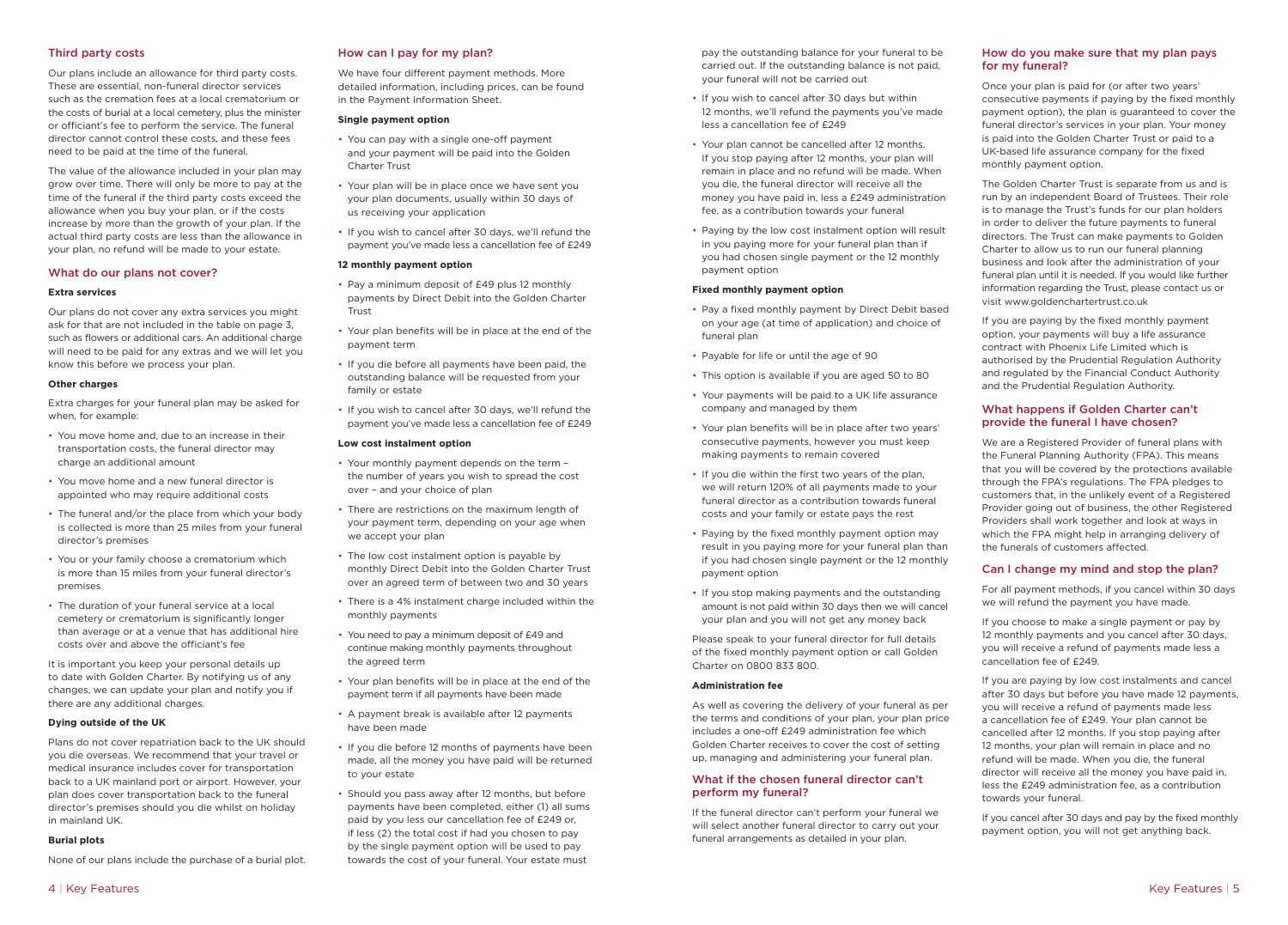#### Can I change my plan and my funeral arrangements?

You can make changes to your plan which don't incur additional costs, such as choice of music, at any time. It is possible for you to change to a different plan type or change the services included within your plan but there may be additional costs payable by you. Please note, this is not possible when paying by the fixed monthly payment option. If you wish to discuss changes to your plan, please call us on 0800 833 800.

#### What documents do you give me?

As a plan holder you'll receive personalised plan documents, which include a summary of your plan, your funeral director's details, your plan holder certificate and a personal membership card for you to carry in your purse or wallet.

Your appointed funeral director will also hold details of your plan.

#### How do I contact Golden Charter?

Call us on: 0800 833 800

Email us at: contact@goldencharter.co.uk

Write to our Head Office:

Canniesburn Gate, 10 Canniesburn Drive, Bearsden, Glasgow G61 1BF

| Date ordered on/received on | Plan number | Signature of customer   |
|-----------------------------|-------------|-------------------------|
|                             |             |                         |
| Name of customer            |             |                         |
|                             |             | Reason for cancellation |
| Address of customer         |             |                         |
|                             |             |                         |
| Tel. number                 |             | Date                    |
|                             |             |                         |

#### How do I make a complaint?

If you're not happy with your funeral plan, call our Customer Service Team on 0800 833 800, write to us at our Head Office address or email contact@goldencharter.co.uk

If we can't resolve your complaint to your entire satisfaction then you should contact:

The Funeral Planning Authority Limited

Tel: 0345 601 9619 (calls are inclusive in allowances from landlines and mobiles or otherwise charged at geographic rate)

Email: info@funeralplanningauthority.co.uk

#### Cancelling your plan

If you wish to cancel your Golden Charter funeral plan, please call us on 0800 833 800.

Alternatively, you can email us at: contact@goldencharter.co.uk

Or complete the form below and return it to:

Customer Service Team Golden Charter Canniesburn Gate 10 Canniesburn Drive Bearsden Glasgow G61 1BF

We recommend you obtain proof of postage.

#### Please cancel my Golden Charter funeral plan

# Terms and Conditions of Golden Charter funeral plans

| <b>Contents</b>  |                                                                              |  |  |
|------------------|------------------------------------------------------------------------------|--|--|
| Section 1        | <b>Definitions</b>                                                           |  |  |
| Section 2        | The payment options available                                                |  |  |
| Section 3        | What is included and not included in<br>your funeral plan                    |  |  |
| <b>Section 4</b> | Applies only where you have chosen the<br>single payment option              |  |  |
| Section 5        | Applies only where you have chosen the<br>12 monthly payment option          |  |  |
| Section 6        | Applies only where you have chosen the<br>low cost instalment payment option |  |  |
| Section 7        | Applies only where you have chosen the<br>fixed monthly payment option       |  |  |
| Section 8        | Transfer of funeral services to another<br>person                            |  |  |
| Section 9        | Selected funeral director and your<br>funeral arrangements                   |  |  |
| Section 10       | General provisions including about<br>cancellation                           |  |  |
| 1 Definitions    |                                                                              |  |  |

We use the following definitions in your funeral plan and other related documents:

#### deposit

This is the first payment of at least £49 made by you if you are paying by the 12 monthly payment option or the low cost instalment option.

#### estate

 $\prec$ 

This is anyone legally authorised to act for you after your death. This term also covers anyone legally authorised to act for your nominated family member if you choose to transfer your funeral service benefits (see Section 8).

#### fixed monthly payment

If paying by the fixed monthly payment option, this is the amount you will pay each month which will be used to purchase the life assurance policy referred to in Section 7.

#### funeral director's costs

This is the selected funeral director's fees and costs for your funeral. It does not include third party costs (see below).

#### funeral director terms and conditions

These are the terms and conditions accepted by the selected funeral director for your funeral plan which include the guarantee.

#### funeral plan

These are the pre-paid funeral services offered by us and the terms on which they are to be provided as

set out in (1) our application form (2) these terms and conditions (3) the payment information sheet we give you (4) our brochure (which includes our key features document) and (5) the funeral director terms and conditions.

#### funeral services

These are all the services connected to your funeral (or your nominated family member or friend's funeral – see Section 8) which will be provided by us or the selected funeral director. The services are described in our brochure. If you choose the basic plan version of your funeral plan then the funeral services are limited to your cremation (or your nominated family member's cremation) and the specific services connected to cremation as set out in Section 3.8 and our brochure. guarantee

This is the guarantee given by the selected funeral director to provide your funeral services. It is included in the funeral director terms and conditions.

#### nominated family member or friend

This is a family member or friend nominated by you to receive the funeral provided by your funeral plan (see Section 8).

#### outstanding balance

This is the amount of money you still have to pay under your funeral plan at any point in time if you are paying by the 12 monthly payment option or the low cost instalment option.

#### representative

This is any person you named as your representative on your application form.

#### selected funeral director

This is the funeral director selected by you or by us to provide the funeral services.

#### set period

(1) If paying by the 12 monthly payment option this is the period of up to 12 months agreed with you over which you will make payments. (2) If paying by the low cost instalment option this is the period of at least 24 months and up to 30 years (or 10 years if you choose the basic plan) as agreed with you over which you will make payments.

start date

This is the date on which you receive our written acceptance of your application for a funeral plan. It is the date on which our contract with you begins.

#### third party costs

These are costs and fees that are paid by us or by the selected funeral director to other suppliers or professionals to carry out funeral services; this includes burial or cremation costs and payments to the person conducting your funeral service and covers anyone except us or the selected funeral director.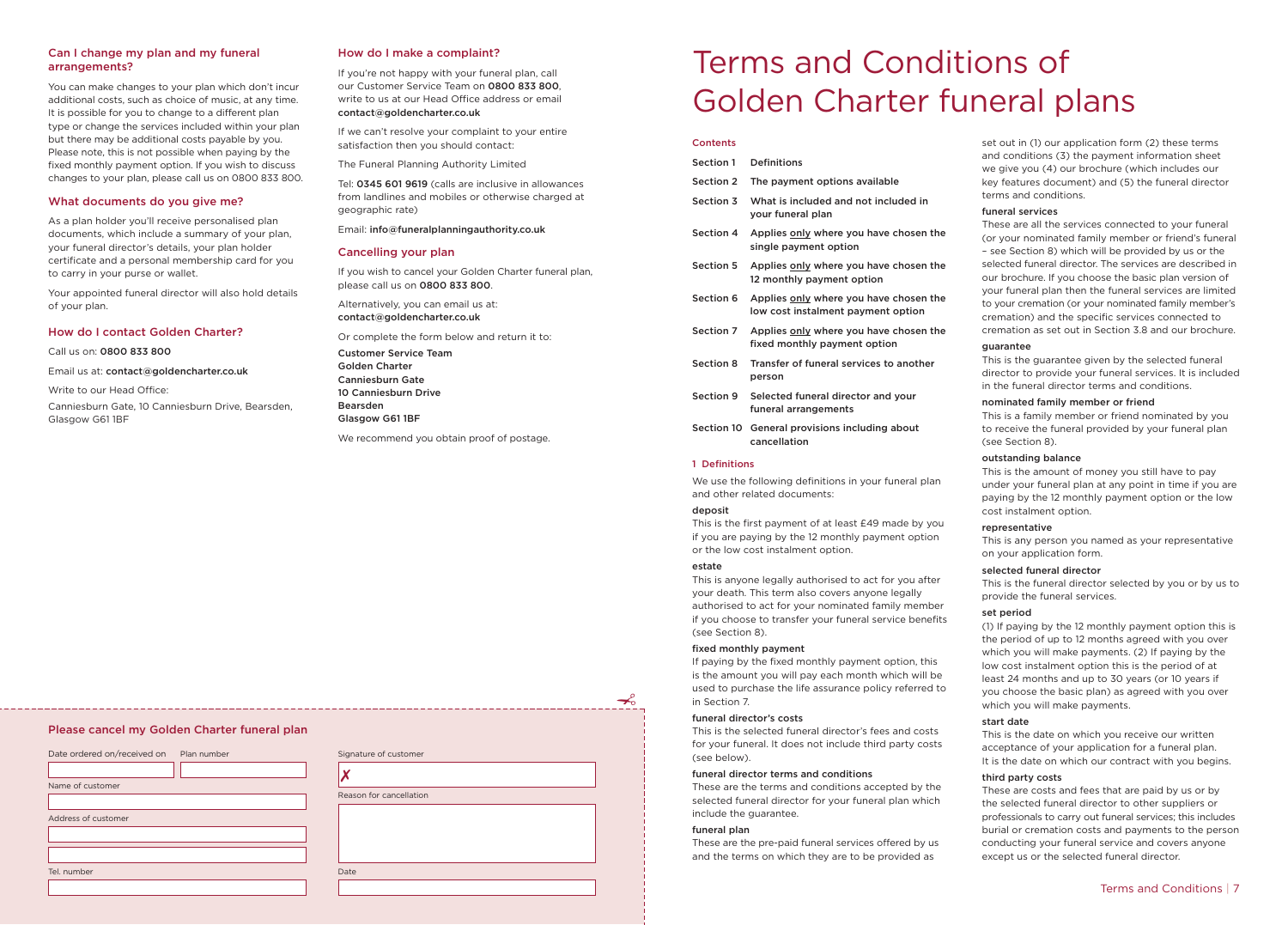#### total cost

This is the total amount you will pay for your funeral plan (excluding any additional sums you have to pay as described in Section 3.6) if you are paying by the single payment option, the 12 monthly payment option or the low cost instalment option as detailed in the payment information sheet and in your plan documents.

### Trust

The Golden Charter Trust which is further described in our brochure.

### we / us

Golden Charter Ltd.

#### you

This is the person named on the funeral plan who we will provide with funeral services under the funeral plan. This will include a family member or friend who is nominated to receive the services (see Section 8).

We refer in various places to the possibility of you having to pay additional costs because of a change to your circumstances or to your funeral services. In the key features document for your funeral plan we give examples of the changes of circumstance in which additional costs might arise and the nature of those additional costs. Please note that additional costs will only arise where you either choose to make a change or where your own personal circumstances change. We will not make changes to your funeral plan and impose additional costs without your agreement.

- 2.1 There are 4 different ways to pay for your funeral plan:
- 2.1.1 the single payment option where you make one payment to the Trust described in Section 4 – if you choose this option you can ignore Sections 5, 6 and 7 of this document;
- 2.1.2 the 12 monthly payment option where you pay a deposit and up to 12 monthly payments to the Trust described in Section 5 – if you choose this option you can ignore Sections 4, 6 and 7 of this document;
- 2.1.3 the low cost instalment option where you pay a deposit and monthly payments over 2 to 30 years described in Section 6 – if you choose this option you can ignore Sections 4, 5 and 7 of this document; or
- 2.1.4 the fixed monthly payment option where your monthly payments are used to buy a life assurance policy on your life from Phoenix Life Limited described in Section 7 – if you choose this option you can ignore Sections 4, 5, 6 and 8 of this document.
- 2.2 Your cancellation rights are detailed in Sections 4.4, 5.6, 6.5 or 7.7 depending on the payment option you have chosen. Other cancellation provisions are detailed in Section 10.

#### 2 The payment options available

#### 3 What is included and not included in your funeral plan

- 3.1 Golden Charter Limited (Reg. No. 2511598; registered office: One Fleet Place, London EC4M 7WS) agrees to provide a funeral plan on the basis set out in these terms and conditions and in the other documents we refer to. Our contract is with you (whether or not you purchased the funeral plan), or any person you nominate to receive the funeral services (see Section 8).
- **3.2** We only provide funeral plans to people who live in England, Wales, Scotland or Northern Ireland.
- 3.3 Your funeral plan covers:
- 3.3.1 (1) all the funeral director's costs (see the key features document) except for additional costs described in Section 3.6 below; and (2) an allowance for third party costs which may vary in certain areas and over time.

If the amount actually spent for third party costs is less than any allowance we have made for them no refund will be made to any person. 5.1 You must pay the total cost to the Trust over an agreed set period of no more than 12 months. You must pay a deposit and then pay the Trust each month by direct debit. The Trust will pay us a sum to cover initial expenses. The rest of the money received from you will be kept by the Trust and be used by the Trust to pay for your funeral services and for other authorised purposes as detailed in our brochure.

5.2 There are no age or health restrictions.

- 3.4 Unless you live in Northern Ireland (see Section 3.6.11), if you die while away from home within the mainland UK, your funeral plan will cover the cost of taking the body to the selected funeral director's premises.
- 3.5 Your funeral plan may not cover the full cost of your funeral services including all third party costs. Please read Section 3.6 below which tells you about additional costs that your estate may need to pay.
- 3.6 You or your estate may have to pay additional sums to cover the following:
- 3.6.1 any additional costs arising because of a change to your circumstances or your funeral services;
- 3.6.2 any difference between the allowance included in your funeral plan for third party costs and the actual amount (if greater) of third party costs at the time of the funeral;
- **3.6.3** any fee payable to doctors or others for the issue of a cremation medical certificate or similar;
- 3.6.4 any additional costs because you nominate a family member or friend to receive the funeral services (see Section 8);
- 3.6.5 any additional costs because you ask for a change in selected funeral director (see Section 9.2);
- 3.6.6 any additional VAT due if HMRC rules change (see Section 10.8);
- **3.6.7** any sum due because the total cost has not been fully paid or because any fixed monthly payments have not been paid;
- 3.6.8 any additional costs incurred by the selected funeral director in relation to transport to and/ or from (1) the place at which your funeral is carried out and/or (2) the place from which the body is collected, if these are more than 25 miles from the selected funeral director's

5.3 You must write and tell us about any change to your circumstances or funeral services (including any change to your address or funeral requirements) as soon as reasonably possible. A change which is likely to have a big impact on cost may mean that we have to appoint a new selected funeral director. It may also mean that we will need you to pay additional sums. We will tell you if additional sums will be due. You must then pay any additional sums to us within 30 days of our request. If you do not do so we will cancel your funeral plan and will refund the money you have paid less our cancellation fee of £249.

5.5 You can pay the outstanding balance at any point before the end of the set period.

5.6 We will refund all the money you have paid if you cancel your funeral plan within 30 days of the start date. If you cancel after that 30 day period, we will charge a cancellation fee of £249. This fee will be deducted from the money to be refunded to you.

5.7 If you pay by the 12 monthly payment option you cannot later choose to pay by our low cost instalment option.

premises. The exception to this is if you die away from home within the UK (see Section 3.4);

> 6.1 You must pay the total cost to the Trust in instalments over an agreed set period. We will agree the set period with you and will confirm this separately in writing. You must pay a deposit and then pay the Trust the monthly instalments by direct debit. The Trust will pay us a sum to cover our other initial expenses. The rest of the money received from you will be kept by the Trust and be used by the Trust to pay for your funeral services and for other authorised purposes as detailed in our brochure.

- 3.6.9 any additional costs incurred by the selected funeral director if you or your estate choose a crematorium which is more than 15 miles from the selected funeral director's premises or a non-standard service time which may vary depending on the crematorium;
- 3.6.10 any additional costs incurred by the selected funeral director if the time taken for the funeral is (at your own or your estate's request) significantly longer than average;
- 3.6.11 any transport costs incurred if you die outside of the mainland UK or Northern Ireland bringing the body back to an airport or port in mainland UK or Northern Ireland. Your funeral plan will cover the cost of bringing the body from the relevant mainland UK or Northern Ireland airport or port to the selected funeral director's premises. Residents of Northern Ireland who die in mainland UK must also pay additional costs for transport to a port or airport in Northern Ireland; and
- **3.7** The price of your funeral plan covers only the specific funeral services described by us in our brochure. You will have to pay for any additional services or items.
- 3.8 We are a registered provider with the Funeral Planning Authority. This means that you will benefit from the protections provided by the Funeral Planning Authority's rules and code of practice.
- 4 Applies only where you have chosen the single payment option
- 4.1 You must pay the total cost in a single payment to the Trust. The Trust will pay us a sum to cover our initial expenses. The rest of the total cost will be kept by the Trust and be used by the Trust to pay for your funeral services and for other authorised purposes as detailed in our brochure.
- 4.2 There are no age or health restrictions.
- 4.3 You must write and tell us about any change to your circumstances or your funeral services (including any change to your address or funeral requirements) as soon as reasonably possible. A change which is likely to have a big impact on cost may mean that we have to appoint a new selected funeral director. It may also mean that we will need you to pay additional sums. We will tell you if additional sums will be due. You must then pay any additional sums to us within 30 days of our request. If you do not do so we will cancel your funeral plan and will refund the money you have paid less our cancellation fee of £249.
- 4.4 We will refund all the money you have paid if you cancel your funeral plan within 30 days of the start date. If you cancel after that 30 day period, we will charge a cancellation fee of £249. This fee will be deducted from the money to be refunded to you.

#### 5 Applies only where you have chosen the 12 monthly payment option

5.4 If, at the date of your death any payment is in arrears or any part of the total cost is still unpaid, we will only provide the funeral services if the outstanding balance is paid. If the outstanding balance is not paid we will cancel the funeral plan and will refund the money you have paid less our cancellation fee of £249.

#### 6 Applies only where you have chosen the low cost instalment option

6.2 You must be aged 78 or under at the start date of your funeral plan and there are no health restrictions.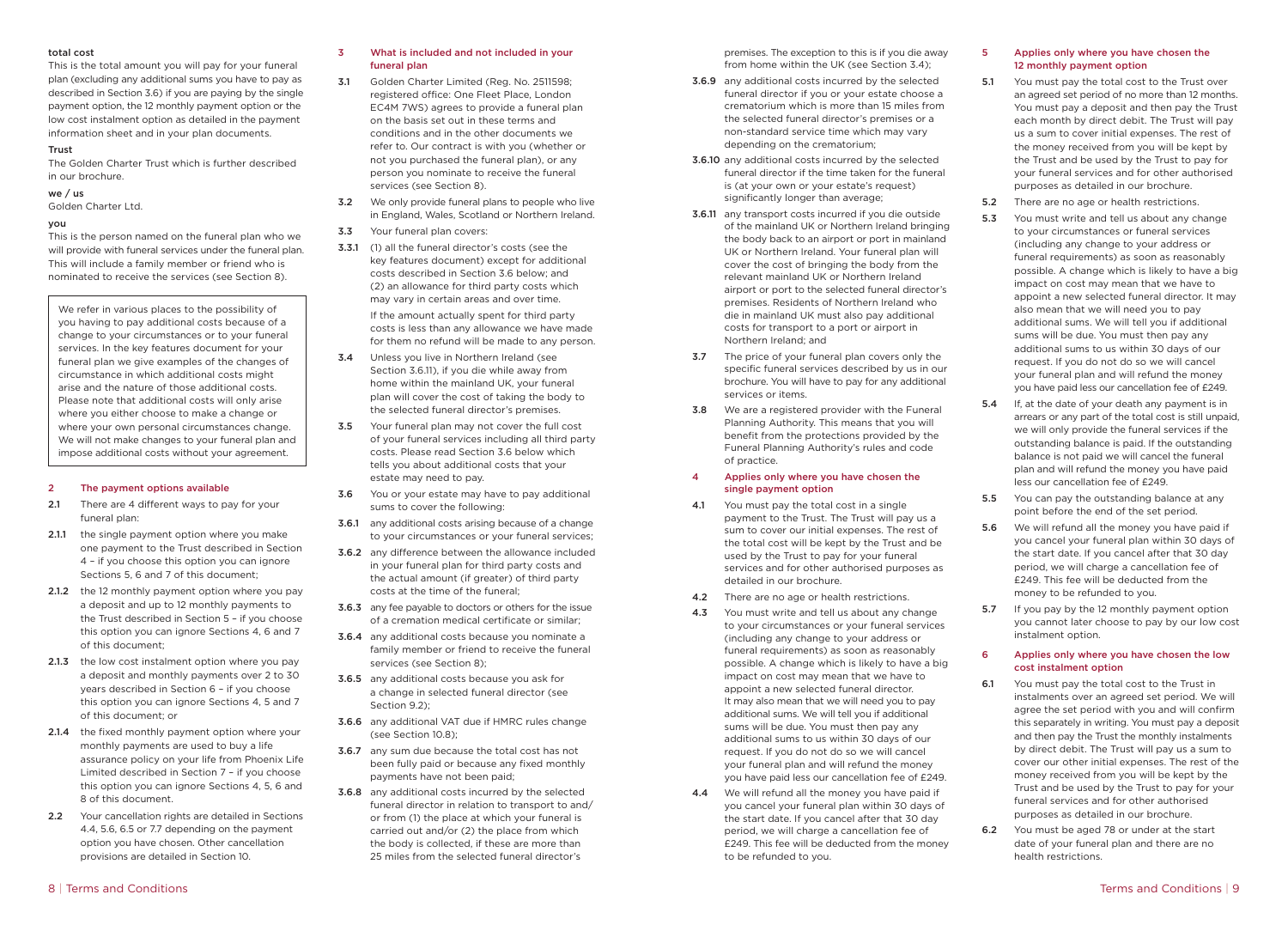- 6.3 The minimum set period is 24 months. The maximum set period is the shorter of (1) 30 years and (2) the number of full years between your age on the start date of your funeral plan and 80 years. If the set period is longer than 24 months it must be a multiple of full years.
- 6.4 You must write and tell us about any change to your circumstances or funeral services (including any change to your address or funeral requirements) as soon as reasonably possible. A change which is likely to have a big impact on cost may mean that we have to appoint a new selected funeral director. It may also mean that we will need you to pay additional sums. We will tell you if additional sums will be due. If the cost of your funeral services increases, we will recalculate the level of your monthly payments. We will tell you your new monthly payment before confirming the change to your funeral plan. If you do not wish to pay instalments at the new level and you do not wish to cancel the change you have asked for we will do the following:
- 6.4.1 If you have paid at least 12 monthly instalments, we will treat the money paid as a contribution towards your funeral services costs in line with Section 6.6.
- 6.4.2 If you have paid fewer than 12 monthly instalments, we will cancel your funeral plan and refund the money paid less our cancellation fee of £249.
- 6.5 We will refund all the money you have paid if you cancel your funeral plan within 30 days of the start date. If you cancel after that 30 day period, but within 12 months of your funeral plan start date, we will charge a cancellation fee of £249. This fee will be deducted from the money to be refunded to you. You cannot cancel your funeral plan after 12 months from the start date and no refund will be paid to you. We describe how we will treat any instalments already paid if you stop making payments in Sections 6.6 and 6.9.
- 6.6 After paying at least 12 monthly instalments you may choose to stop paying your instalments. If you do so the money you have already paid will not be refunded. If you or your estate pay the outstanding balance of the total cost and pay for any additional costs when your funeral is carried out, the benefits of your funeral plan, including the guarantee, will still be available. If you or your estate do not pay the outstanding balance and you have paid at least 12 monthly instalments, either (1) all sums paid by you less our cancellation fee of £249 or, if less, (2) the total cost as informed by us had you chosen to pay by our single payment option will be kept by the Trust and used as a contribution towards the cost of your funeral services. This will be
- 6.7 If you have paid at least 12 monthly instalments and you stop paying the instalments, you may, on one occasion only, restart payment at a later date. We may need to increase your monthly payments to reflect the unpaid instalments or, instead, may agree to extend the set period in order to keep your monthly payments at the same level. Any extended period would still need to be in line with Section 6.3. We will advise you in writing of any change to the instalments or set period.
- **6.8** If, at the date of your death, you have paid fewer than 12 monthly instalments, all money paid by you will be refunded to your estate, and your funeral plan, including the guarantee, will be cancelled. Your estate may, if it chooses, use this money as a contribution to the cost of your funeral. Your estate will then have to make a separate payment to the selected funeral director to cover the outstanding balance and any costs not covered by your funeral plan at the time of the funeral.
- 6.9 If, at the date of your death, you have paid more than 12 monthly instalments but the total cost has not been paid in full, either (1) all sums paid by you less our cancellation fee of £249 or, if less, (2) the total cost as informed by us had you chosen to pay by the single payment option will be kept by the Trust and used as a contribution towards the cost of your funeral services. This will be paid by us directly to the selected funeral director. If you or your estate pay the outstanding balance and pay any additional costs when your funeral is carried out, the benefits of your funeral plan, including the guarantee, will still be available. If the outstanding balance and any additional costs not covered by your funeral plan are not paid when your funeral is carried out, the benefits of your funeral plan, including the guarantee, will not be available.
- 6.10 You can pay the outstanding balance at any point before the end of the set period.
- 6.11 If you pay by the low cost instalment option you cannot later choose to pay by our 12 monthly payment option.

7.1 The fixed monthly payments you make will be used to buy a life assurance policy on your life with Phoenix Life Limited. Phoenix Life Limited is authorised by the Prudential Regulation Authority and regulated by the Financial Conduct Authority. All funeral services are

paid by us directly to the selected funeral director. If the outstanding balance and any additional costs not covered by your funeral plan are not paid when your funeral is carried out, the benefits of your funeral plan, including the guarantee, will not be available.

- 7.2 You must be aged between 50 and 80 and a UK resident at the start date of your funeral plan and there are no health restrictions.
- 7.3 You must write and tell us about any change to your circumstances or funeral services (including any change to your address or funeral requirements) as soon as reasonably possible. A change that is likely to have a big impact on cost may mean that (1) additional sums have to be paid to your existing selected funeral director at the time of your funeral to carry out your wishes, or that (2) we have to appoint a new selected funeral director and the guarantee given by the original selected funeral director will lapse. While we will make reasonable efforts to obtain a guarantee from the new selected funeral director, the new selected funeral director may also require additional sums at the time of your funeral to carry out your wishes. We will write to you and give you an estimate of any additional costs to be paid to the existing or new selected funeral director. Your monthly payments will not change. The existing or new selected funeral director will treat the proceeds from the life assurance policy (see Section 7.1) as a contribution towards your funeral costs. Your estate will have to make a separate payment for any additional costs to the existing or new selected funeral director at the time of the funeral.
- 7.4 Except as stated in Section 7.3, you will not be able to make any changes to your funeral services before the funeral. Changes can be agreed with the selected funeral director at the time of your funeral. Any additional payment for these must be made directly to the selected funeral director without our involvement.
- 7.5 The fixed monthly payments and the date the direct debit is collected cannot be altered. The amount of the monthly payment depends on the funeral plan chosen by you, the options included within your funeral services and your age. The fixed monthly payment will be confirmed in writing once your application has been received and processed.

7.6 If you have paid less than 24 fixed monthly payments at the date of your death, the funeral services, including the guarantee, will not be available. Instead, provided that all the fixed monthly payments due at the date of death have been paid we will pay a sum equal to 120% of the monthly payments actually paid to (1) the selected funeral director as a contribution towards your funeral costs, or (2) your estate, if confirmed in writing. If we pay the money to the selected funeral director your estate will have to make a separate payment directly to the funeral director for all additional costs incurred in carrying out the funeral arrangements, as advised by the selected funeral director.

7.7 We will refund any money you have paid if you cancel your funeral plan within 30 days of the start date. If you cancel after that 30 day period no refund will be made. Your funeral plan has no cash in value.

8.1 For all payment options, except the fixed monthly payment option, you can transfer the benefit of the funeral services to a nominated family member or friend who dies before you. Where you pay by the low cost instalment option you can only transfer the benefit of the funeral services if the total cost has been paid.

#### 7 Applies only where you have chosen the fixed monthly payment option

8.2 Any change of arrangements (for example, due to a change of address for the nominated family member or friend leading to increased transportation costs) for funeral services following such a transfer may mean that we have to appoint a new selected funeral director. It may also mean that we will need you to pay additional sums. We will write and tell you if additional sums will be due. You must pay these additional sums. If these additional sums are not paid the transfer cannot go ahead. The funeral services will automatically stay with you in line with the arrangements originally agreed.

8.3 Your funeral plan provides funeral services for you or your nominated family member or friend only.

8.4 If there is any dispute with family members or friends under this section, the funeral services benefits of your funeral plan will stay with you. We will not be responsible for resolving any such dispute.

arranged by us and will be provided by the selected funeral director. We will be the beneficiary of that policy, not you or your estate. The proceeds of the life assurance policy will belong to us. We will use the proceeds to pay for your funeral services. You (or any person paying for the funeral plan for you) will need to set up a direct debit in favour of Phoenix Life Limited who will collect the fixed monthly payments.

The first payment will be taken within 7 weeks of the start date of your funeral plan. You must keep making monthly payments until your 90th birthday or until your death, if sooner, when payments stop. Phoenix Life Limited will tell

you if any monthly payments are not made on the due date(s). They will try to collect the outstanding amount. If they receive the money within 30 days of the due date your funeral plan will be unaffected. If the outstanding amount is not received within 30 days you will be sent a reminder. If the outstanding amount is not paid within 30 days, then we will cancel your funeral plan and you will not get any money back.

#### 8 Transfer of funeral services to another person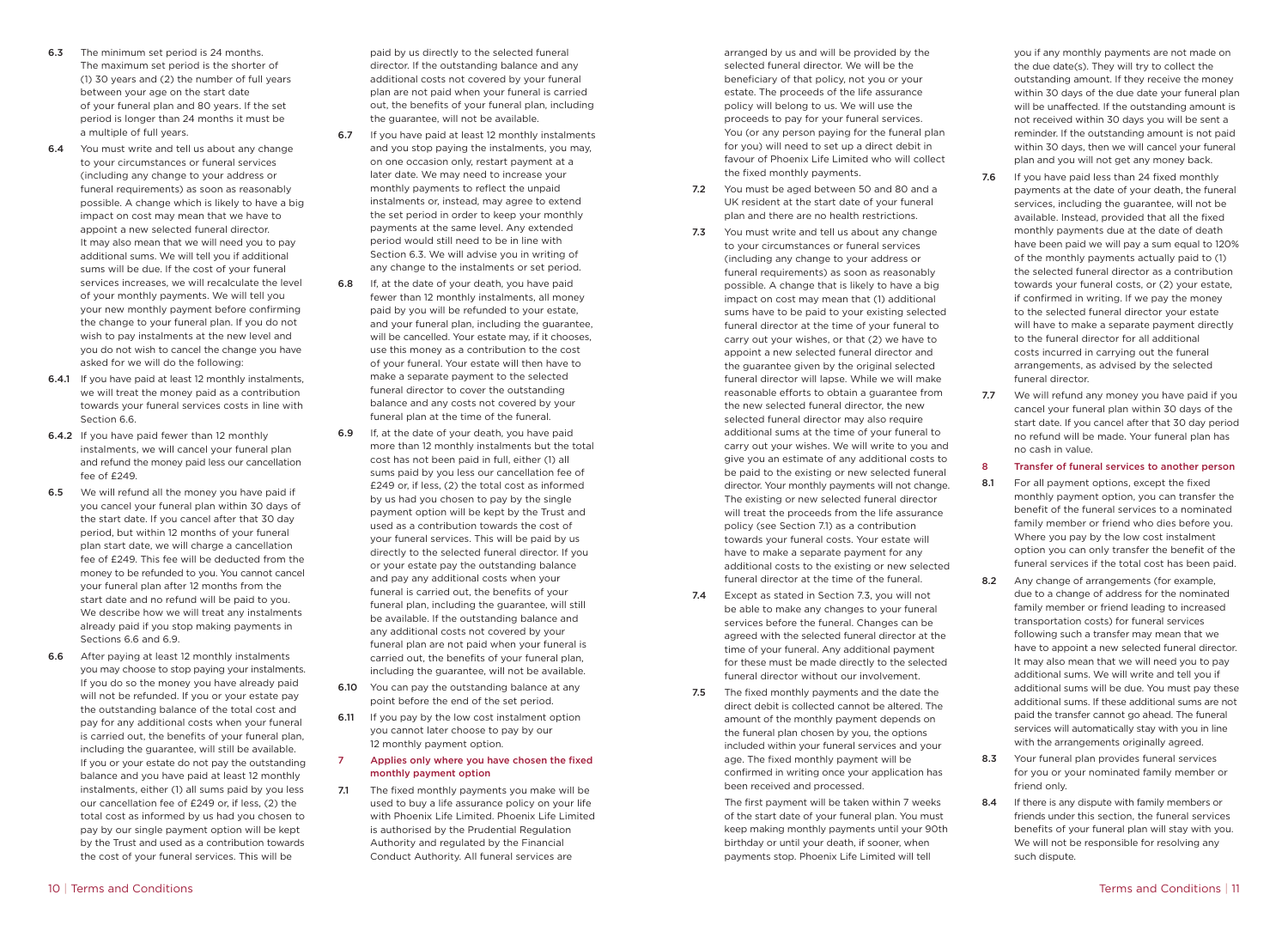Terms and Conditions | 13

#### 9 Selected funeral director and your funeral arrangements

#### 9.1 Appointment of selected funeral director

We will appoint the selected funeral director as our subcontractor to provide the funeral services. The selected funeral director will provide the guarantee. We will use reasonable efforts to make sure that the selected funeral director provides the highest quality of service.

#### 9.2 Change of selected funeral director

9.3 We have the right to appoint a selected funeral director if (1) you do not appoint one, or (2) there is no selected funeral director appointed because of the operation of Section 9.2, or (3) there is any failure on the part of the selected funeral director appointed by you or by us (see Section 9.4).

Unless you are paying by the fixed monthly payment option you may write to us at any time prior to your death to request a different selected funeral director. We will use reasonable efforts to meet your request and will let you know if we are able to do so. You may have to pay an additional sum because of this change. We will notify you of this. You must pay these sums or we will cancel the funeral plan and refund the money paid less our cancellation fee of £249 unless, if you are paying by the low cost instalment option, Section 6.4.1 applies. We will have no liability to you if the change cannot reasonably be made. If it is not possible to appoint a different selected funeral director for any reason, or you do not pay any additional sums required, we will cancel your funeral plan and refund the money paid as described in Section 10.2.

10.2.3 you fail to pay any sums which are due by you as referred to in Sections 4.3, 5.3, 5.4, 6.4, 6.9, 7.5 and 9.2.

#### 9.4 Provision of funeral services

We will make sure that the selected funeral director provides your funeral services in line with your funeral plan. In the event of failure by the selected funeral director an alternative selected funeral director, chosen by us, will provide the same funeral services. Failure could include the selected funeral director ceasing to trade or refusing to provide the funeral services to our satisfaction and/or in line with payment and other arrangements in place between us and the selected funeral director.

- 10.3 In order to cancel our contract you can contact us by any of the methods set out in Section 10.9. Your rights to cancel under Sections 4, 5, 6 and 7 are more favourable to you than the cancellation rights given to you under The Consumer Contracts (Information, Cancellation and Additional Charges) Regulations 2013. You therefore do not need to use the statutory cancellation rights available to you under these Regulations. To exercise your right to cancel, you must inform us of your decision to cancel by a clear statement using any of the contact methods referred to in Section 10.9 (e.g. a letter sent by post or an email or a phone call to us at 0800 833 800). If you cancel by post, we recommend you obtain proof of postage. You may use the cancellation form which can be found in our key features document for your funeral plan, but you do not have to use that form. You do not need to give us any reason for cancelling but you can do so if you wish. All your statutory rights are unaffected.
- 10.4 All refunds made by us will be paid (1) to the person who made the original payment to us and (2) in line with the original method of payment.

#### 10A General cancellation provisions

- 10.1 Your funeral plan cannot be cancelled after your death unless this is agreed with us. If any person wishes to have your funeral carried out by someone other than the selected funeral director, unless otherwise agreed by us, they must pay for such funeral arrangements themselves.
- 10.2 We may cancel your funeral plan where there is good reason and it is reasonable in the circumstances. Good reasons will include (but are not limited to) the following:
- 10.2.1 a conflict of interest arises:

10.2.2 you fail to provide us with adequate instructions;

- 10.5.1 We will communicate with and follow instructions from either you or your representative on all matters relating to your funeral services. References to you will therefore include references to your representative (instead of you) where appropriate. If there is any inconsistency between instructions given by you (or any person legally authorised to deal with your affairs) and by your representative in relation to the funeral services we will follow your instructions (or the instructions of any legally authorised persons).
- 10.5.2 Data protection laws tell us how we must look after personal information and how information can be shared. This means that if you nominate a family member to receive funeral services (see Section 8) we may not be able to provide information to you without that person's consent.

If we cancel for such reasons we will write to you immediately to tell you. Without affecting your statutory rights, we will refund the money you have paid less our cancellation fee of £249.

#### 10B Other general provisions

#### 10.5 Instructions

#### 10.6 Acceptance

We will tell you if we have accepted or rejected the application within 30 days of receiving your completed application form. Your funeral plan does not become effective until we have told you that we have accepted your application.

#### 10.7 Applicable Law

English law applies to your funeral plan unless you live in Scotland or Northern Ireland. If you live in Scotland, Scots law will apply. If you live in Northern Ireland, the law of Northern Ireland will apply.

#### 10.8 Value Added Tax (VAT)

No VAT has been added to any of the sums payable for your funeral services. If VAT rules or HM Revenue & Customs' practice or interpretation of VAT rules change, we may add VAT to any relevant sum that does not already include it. This will then be payable by you or your estate.

#### 10.9 Complaints

If you are not satisfied with any part of your funeral plan, you should first contact our Customer Services Team.

You can call us on: 0800 833 800

Or email us: contact@goldencharter.co.uk

Or write to us at:

Customer Service Team

Golden Charter

Canniesburn Gate 10 Canniesburn Drive

Bearsden

Glasgow G61 1BF

We will acknowledge your complaint within 7 working days of receiving it and will aim to resolve it within 20 working days of receiving it.

If you are not satisfied with the way we deal with your complaint you can contact:

The Funeral Planning Authority Limited Tel: 0345 601 9619

Email: info@funeralplanningauthority.co.uk

#### 10.10 Document Retention

We only keep the originals of your application form and any other documents completed and/or signed by you relating to your funeral plan and services for a short period after we accept your application. We will scan all original documents and keep these scanned copies and destroy the originals. You agree that we can rely on the scanned documents rather than the originals.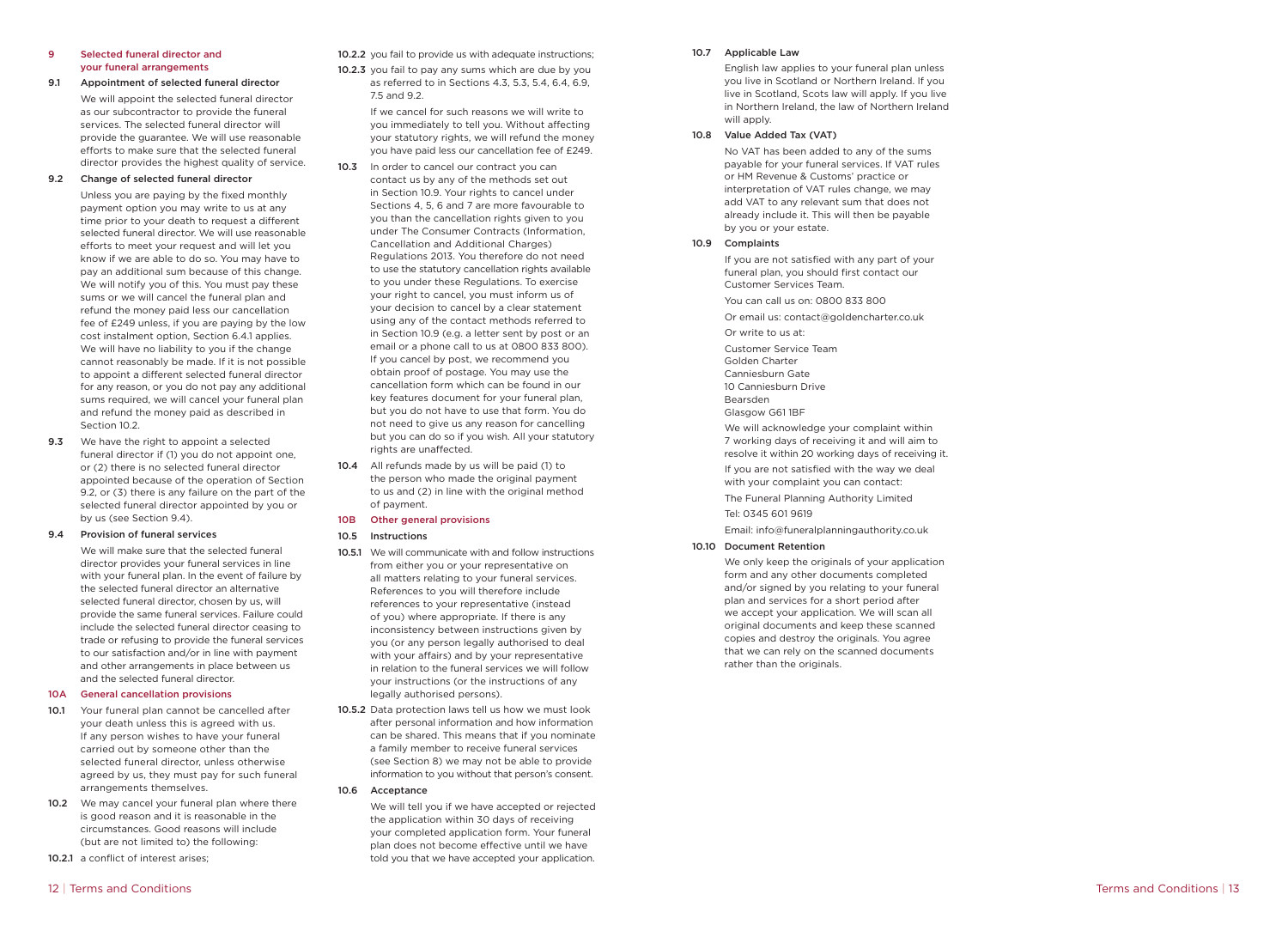#### 1 Guarantee

The selected funeral director unconditionally and irrevocably guarantees to (1) carry out your funeral services under your funeral plan and (2) not charge you and/or your estate any additional sums for doing so unless permitted by Sections 3.3 and 3.6 of the funeral plan terms and conditions. The selected funeral director agrees that this guarantee will be enforceable against the selected funeral director by any and all of us, you and/or your estate.

#### 2 Funeral services

Subject to such Sections 3.3 and 3.6 of the funeral plan terms and conditions, the selected funeral director undertakes that it will carry out your funeral services in accordance with the funeral plan terms and conditions and to the highest quality standards. The selected funeral director will comply with such procedures as we may intimate to it from time to time. The selected funeral director will indemnify both us and the Trust from all costs, claims, liabilities, losses or expenses (whether from or due to you and/or your estate or any other person) arising from its failure to comply in any respect with these funeral director terms and conditions.

#### 3 Payment

- 3.1 In consideration of the selected funeral director providing your funeral services, the selected funeral director will be entitled to payment from us as detailed in Sections 3.2 and 3.3.
- 3.2 If agreed in advance with the selected funeral director, it will be entitled to the advance payment, which will become due after our acceptance of your funeral plan and be paid in accordance with such procedures, amount and timescales as we intimate. The advance payment must be repaid by the selected funeral director immediately on our demand if (for any reason) the selected funeral director does not subsequently provide your funeral services.
- 3.3 Upon completion of your funeral services the selected funeral director will be entitled to payment from us and should invoice us for the sum we intimate for the relevant funeral plan as at the date of your death. The level of that sum may depend on the selected funeral director's status with us at the relevant time and other factors. Invoices for the sum referred to in this Section 3.3 should be issued upon completion of your funeral services.

3.4 The selected funeral director will have no recourse against us or the Trust in the event that the total of the sums detailed in Sections 3.2 and 3.3 is lower than any indicative figure we have previously provided. The selected funeral director will have no recourse against you and/or your estate except to the limited extent detailed in Sections 3.3 and 3.6 of the funeral plan terms and conditions. The selected funeral director will only be entitled to obtain reimbursement for any third party costs where permitted under Section 3.6.

#### 4 Change of funeral director

In the event of a change of selected funeral director under the funeral plan terms and conditions, the existing selected funeral director agrees to co-operate fully with us and the new selected funeral director in the transfer of the funeral plan for your benefit and peace of mind and further agrees that we may provide all information we regard appropriate regarding the funeral plan to the new selected funeral director.

#### 5 Data protection

The selected funeral director undertakes to process your personal data (and that of any representative or other person whose data is obtained and held in connection with your funeral plan) only in accordance with: (1) our data protection and privacy policies as intimated by us from time to time (2) any data processing agreement entered into between us and the selected funeral director and (3) all applicable laws. The selected funeral director will take appropriate technical and organisational measures against the unauthorised or unlawful processing of your personal data and against the accidental loss or destruction of, or damage to, your personal data.

#### 6 Definitions

Definitions are contained in the funeral plan terms and conditions as current from time to time. In addition, the following definition applies specifically to these funeral director terms and conditions: "advance payment" means such amount (if any) as is specified by us as payable to the selected funeral director as advance payment for the expected completion of your funeral services including for initial work undertaken in arranging the funeral services and payable as detailed in Section 3.2 above.

## Funeral director Terms and Conditions (2020)